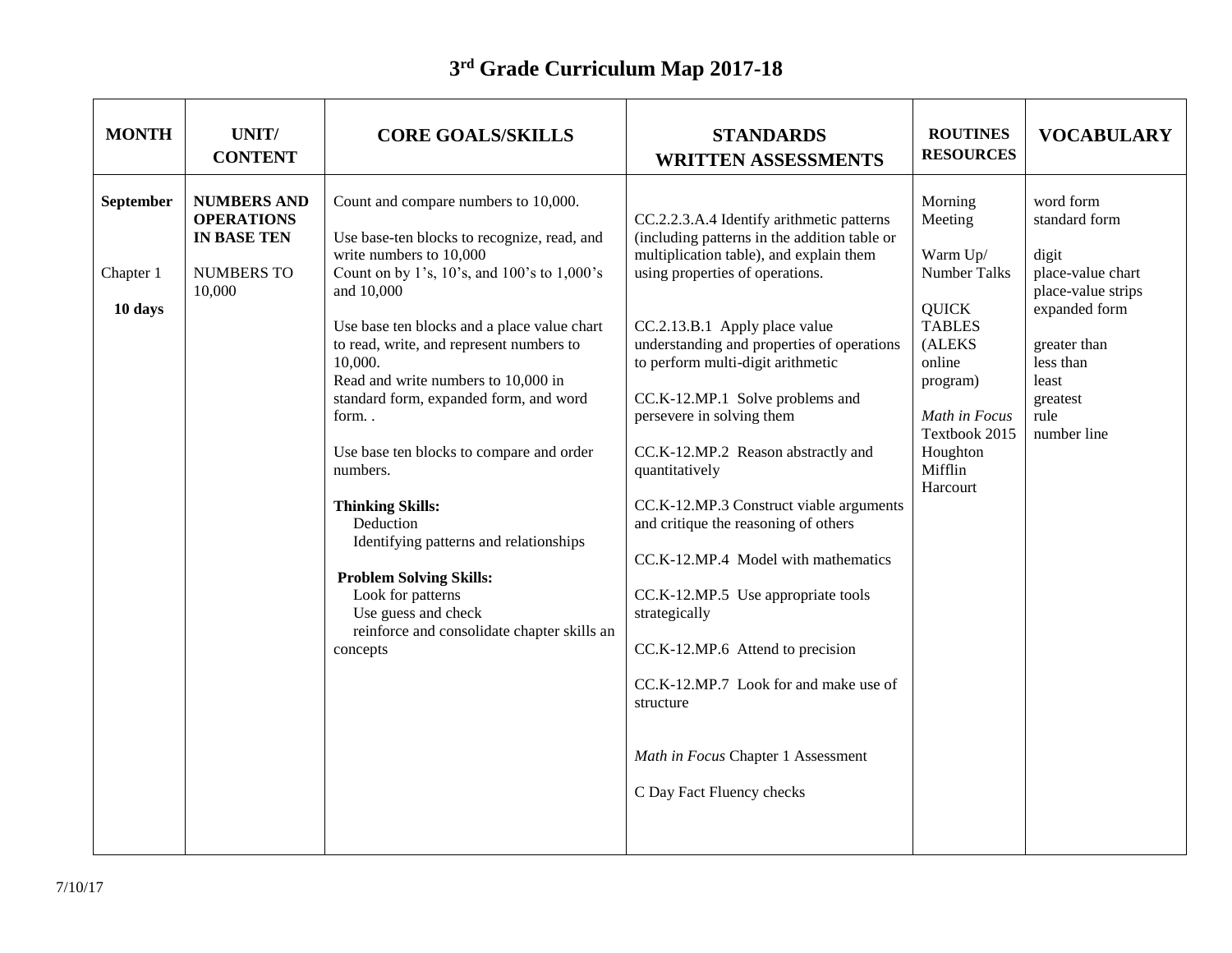| Chapter 3<br>8 days                   | <b>ADDITION UP</b><br>TO 10,000           | <b>BIG IDEA:</b> Greater numbers can be added<br>the same way 2-digit numbers are added,<br>with or without regrouping<br>Add greater numbers without regrouping<br>Add greater numbers with regrouping<br>hundreds.<br>Add greater numbers with regrouping in<br>ones, tens, and hundreds.<br><b>Thinking Skills:</b><br>Analyzing parts and whole<br>Identifying patterns and relationships<br><b>Problem Solving Strategies:</b><br>Look for patterns | CC.2.1.2.A.2 Use mental strategies to add<br>and subtract within 20<br>CC.2.1.2.B.3 Use place-value<br>understanding and properties of operations<br>to add and subtract within 1000<br>CC.2.4.2.A.6 Extend the concepts of<br>addition and subtraction to problems<br>involving length<br>CC.K-12.MP.4 Model with mathematics<br>CC.K-12.MP.5 Use appropriate tools<br>strategically<br>CC.K-12.MP.7 Look for and make use of<br>structure<br>Math in Focus Chapter 3 Assessment<br>C Day Fact Fluency checks | Morning<br>Meeting<br>Warm Up/<br><b>Number Talks</b><br><b>QUICK</b><br><b>TABLES</b><br>(ALEKS<br>online<br>program)<br>Math in Focus<br>Textbook 2015<br>Houghton<br>Mifflin<br>Harcourt  | sum<br>regroup        |
|---------------------------------------|-------------------------------------------|----------------------------------------------------------------------------------------------------------------------------------------------------------------------------------------------------------------------------------------------------------------------------------------------------------------------------------------------------------------------------------------------------------------------------------------------------------|----------------------------------------------------------------------------------------------------------------------------------------------------------------------------------------------------------------------------------------------------------------------------------------------------------------------------------------------------------------------------------------------------------------------------------------------------------------------------------------------------------------|----------------------------------------------------------------------------------------------------------------------------------------------------------------------------------------------|-----------------------|
| <b>October</b><br>Chapter 4<br>8 days | <b>SUBTRACTION</b><br><b>UP TO 10,000</b> | <b>BIG IDEA:</b> Greater numbers can be<br>subtracted with or without regrouping.<br>Use base-ten blocks to subtract without<br>regrouping<br>Use base-ten blocks to subtract with<br>regrouping.<br>Use base-ten blocks to subtract across zeros.<br>Write subtraction number sentences.<br>Solve subtraction word problems.<br><b>Thinking Skill:</b><br>Identifying parts and whole<br><b>Problem Solving Strategy:</b>                               | CC.2.1.3.B.1 Apply place-value<br>understanding and properties of operations<br>to perform multi-digit arithmetic.<br>CC.K-12.MP.1 Solve problems and<br>persevere in solving them<br>CC.K-12.MP.2 Reason abstractly and<br>quantitatively<br>CC.K-12.MP.4 Model with mathematics<br>CC.K-12.MP.5 Use appropriate tools<br>strategically<br>CC.K-12.MP.6 Attend to precision.                                                                                                                                  | Morning<br>Meeting<br>Warm Up/<br><b>Number Talks</b><br><b>QUICK</b><br><b>TABLES</b><br>(ALEKS)<br>online<br>program)<br>Math in Focus<br>Textbook 2015<br>Houghton<br>Mifflin<br>Harcourt | difference<br>regroup |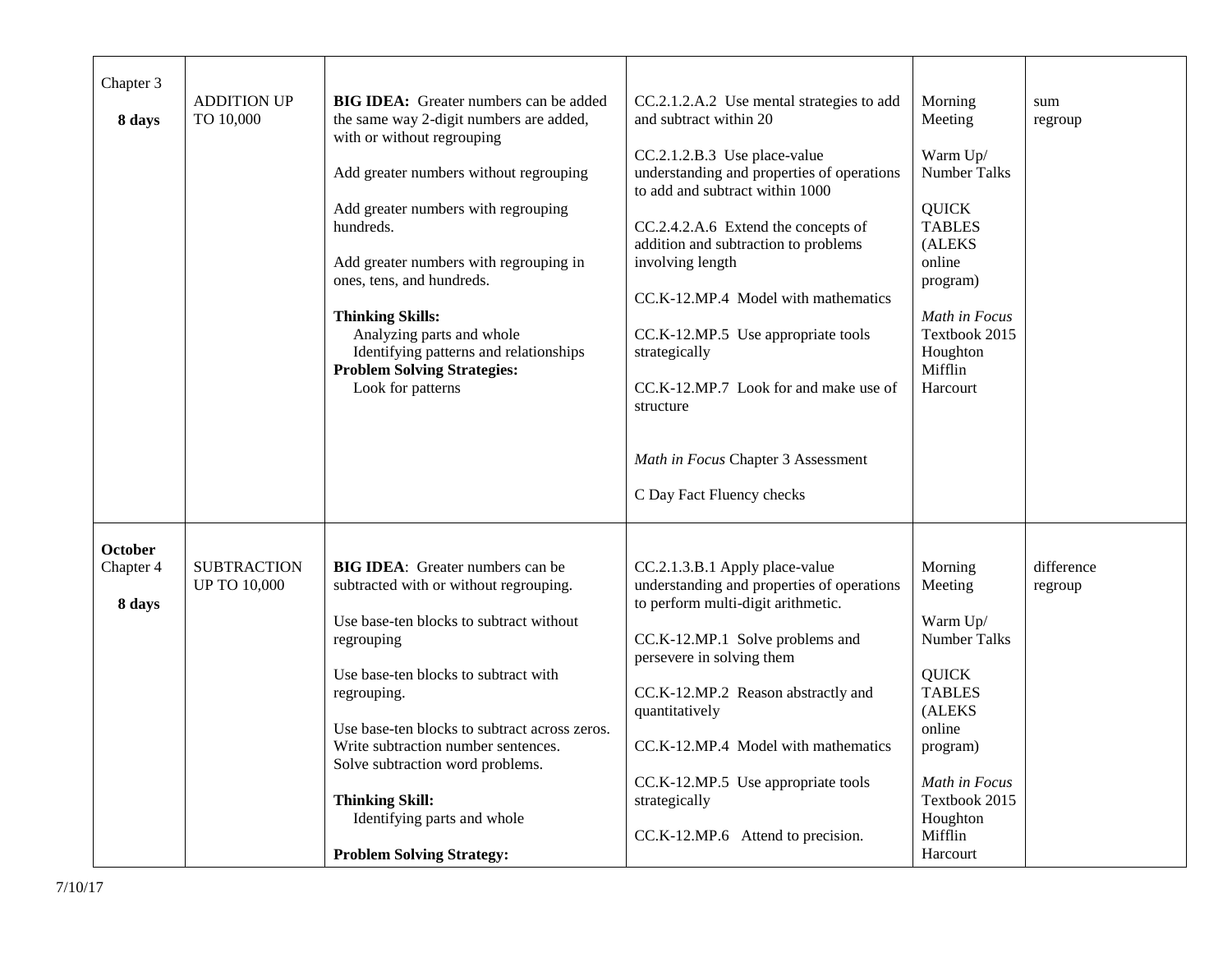|                                        |                                                                                 | Use guess and check                                                                                                                                                                                                                                                                                              | CC.K-12.MP.7 Look for and make use of<br>structure<br>CC.K-12.MP.8 Look for and express<br>regularity in repeated reasoning<br>Math in Focus Chapter 4 Assessment<br>C Day Fact Fluency checks                                                                                                                                                                                                                                                                                                                                                                                                             |                                                                                                                                                                                             |                                |
|----------------------------------------|---------------------------------------------------------------------------------|------------------------------------------------------------------------------------------------------------------------------------------------------------------------------------------------------------------------------------------------------------------------------------------------------------------|------------------------------------------------------------------------------------------------------------------------------------------------------------------------------------------------------------------------------------------------------------------------------------------------------------------------------------------------------------------------------------------------------------------------------------------------------------------------------------------------------------------------------------------------------------------------------------------------------------|---------------------------------------------------------------------------------------------------------------------------------------------------------------------------------------------|--------------------------------|
| <b>November</b><br>Chapter 5<br>6 days | <b>USING BAR</b><br><b>MODELS:</b><br><b>ADDITION AND</b><br><b>SUBTRACTION</b> | <b>BIG IDEA:</b><br>Use bar models, addition and subtraction can<br>be used to sole 2-step real-world problems.<br>Use bar models to solve 2-step real-world<br>problems involving addition and subtraction.<br><b>Thinking Skill:</b><br>Making inferences<br><b>Problem Solving Strategy:</b><br>Use a diagram | CC.2.1.3.B.1 Apply place-value<br>understanding and properties of operations<br>to perform multi-digit arithmetic.<br>CC.2.2.3.A.4 Solve problems involving the<br>four operations, and identify and explain<br>patterns in arithmetic.<br>CC.K-12.MP.1 Solve problems and<br>persevere in solving them<br>CC.K-12.MP.2 Reason abstractly and<br>quantitatively<br>CC.K-12.MP.3 Construct viable<br>arguments and critique the reasoning of<br>others<br>CC.K-12.MP.4 Model with mathematics<br>CC.K-12.MP.6 Attend to precision.<br>CC.K-12.MP.8 Look for and express<br>regularity in repeated reasoning | Morning<br>Meeting<br>Warm Up/<br><b>Number Talks</b><br><b>QUICK</b><br><b>TABLES</b><br>(ALEKS<br>online<br>program)<br>Math in Focus<br>Textbook 2015<br>Houghton<br>Mifflin<br>Harcourt | sum<br>difference<br>bar model |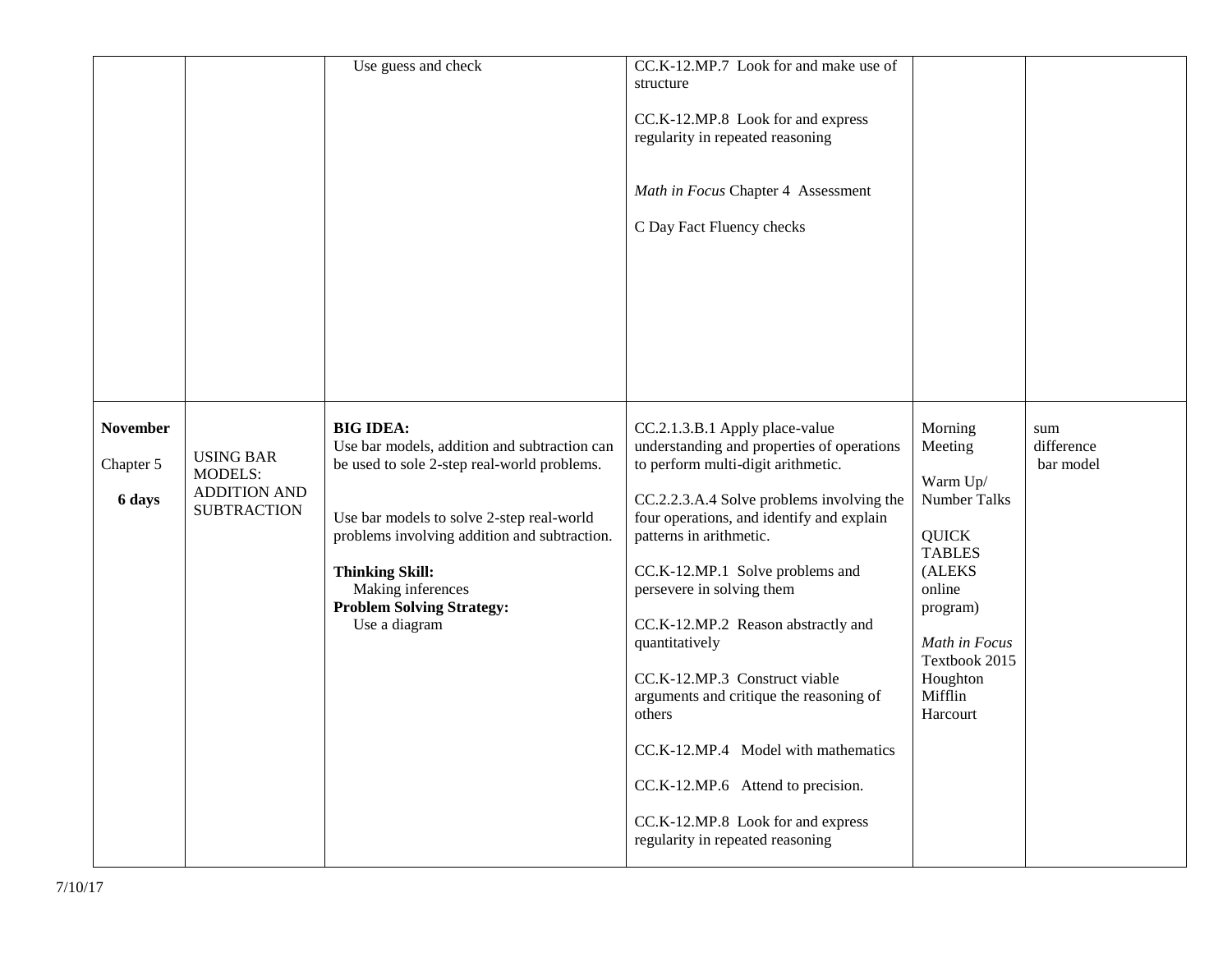|                 |                       |                                            | Math in Focus Chapter 5 Assessment          |                     |              |
|-----------------|-----------------------|--------------------------------------------|---------------------------------------------|---------------------|--------------|
|                 |                       |                                            |                                             |                     |              |
|                 |                       |                                            | C Day Fact Fluency checks                   |                     |              |
|                 |                       |                                            |                                             |                     |              |
|                 |                       |                                            |                                             |                     |              |
|                 |                       |                                            |                                             |                     |              |
|                 |                       |                                            |                                             |                     |              |
|                 |                       |                                            |                                             |                     |              |
|                 |                       |                                            |                                             |                     |              |
|                 |                       |                                            |                                             |                     |              |
|                 |                       |                                            |                                             |                     |              |
|                 |                       |                                            |                                             |                     |              |
|                 |                       |                                            |                                             |                     |              |
|                 |                       |                                            |                                             |                     |              |
|                 |                       |                                            |                                             |                     |              |
|                 |                       |                                            |                                             |                     |              |
|                 |                       |                                            |                                             |                     |              |
|                 |                       |                                            |                                             |                     |              |
|                 |                       |                                            |                                             |                     |              |
|                 |                       |                                            |                                             |                     |              |
| <b>December</b> | <b>MULTIPLICATION</b> | <b>BIG IDEA:</b>                           | CC.2.2.3.A.1 Represent and solve            |                     | area model   |
|                 | TABLES OF6, 7, 8, and | Many models can be used to multiply.       | problems involving multiplication and       |                     | equal groups |
| Chapter 6       | 9                     |                                            | division.                                   |                     |              |
|                 |                       | Use multiplication properties.             |                                             | Morning             |              |
| 14 days         |                       |                                            | CC.2.2.3.A.2 Understand properties of       | Meeting             |              |
|                 |                       | Understand multiplication by using array   | multiplication and the relationship between |                     |              |
|                 |                       | models.                                    | multiplication and division.                | Warm Up/            |              |
|                 |                       | Practice multiplication facts of 6.        |                                             | <b>Number Talks</b> |              |
|                 |                       |                                            | CC.2.2.3.A.3 Demonstrate multiplication     |                     |              |
|                 |                       | Understand multiplication by using area    | and division fluency.                       | <b>QUICK</b>        |              |
|                 |                       | models.                                    |                                             | <b>TABLES</b>       |              |
|                 |                       | Practice multiplication facts of 7.        | CC.2.2.3.A.4 Solve problems involving the   | (ALEKS              |              |
|                 |                       |                                            | four operations, and identify and explain   | online              |              |
|                 |                       | Understand multiplication by using number  | patterns in arithmetic.                     | program)            |              |
|                 |                       | lines and area models.                     |                                             |                     |              |
|                 |                       | Practice multiplication facts of 8.        | CC.K-12.MP.1 Solve problems and             | Math in Focus       |              |
|                 |                       |                                            | persevere in solving them.                  | Textbook 2015       |              |
|                 |                       | Understand multiplication by using array   |                                             | Houghton            |              |
|                 |                       | models and area models.                    | CC.K-12.MP.2 Reason abstractly and          | Mifflin             |              |
|                 |                       | Practice multiplication facts of 9.        | quantitatively.                             | Harcourt            |              |
|                 |                       |                                            |                                             |                     |              |
|                 |                       | Divide to find the number of items in each | CC.K-12.MP.3 Construct viable arguments     |                     |              |
|                 |                       | group.                                     | and critique the reasoning of others.       |                     |              |
|                 |                       | Understand related multiplication and      |                                             |                     |              |
|                 |                       | division facts.                            | CC.K-12.MP.4 Model with mathematics.        |                     |              |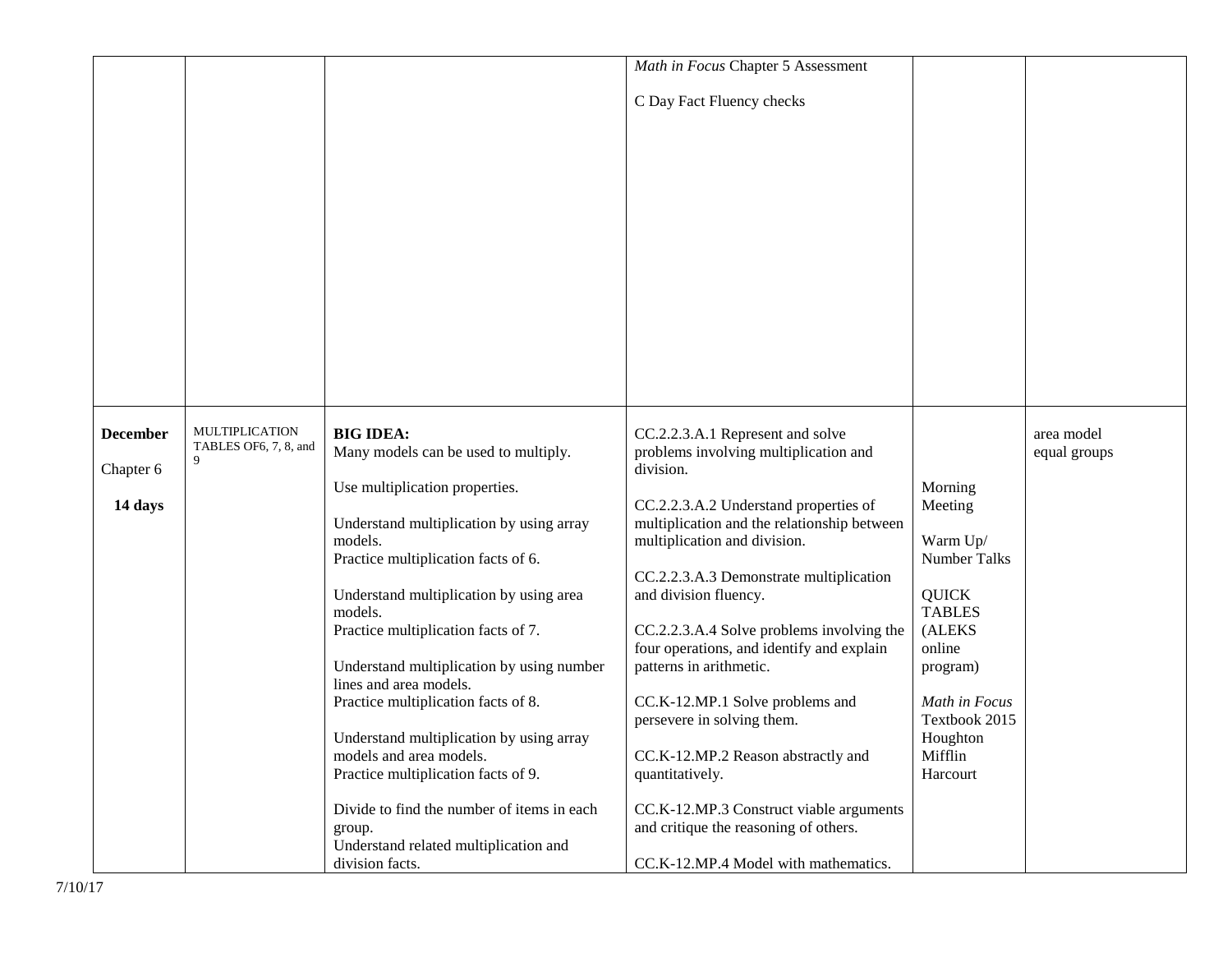|                     |                       | Write division sentences for real-world                                                                                          |                                                                                                                    |                                 |         |
|---------------------|-----------------------|----------------------------------------------------------------------------------------------------------------------------------|--------------------------------------------------------------------------------------------------------------------|---------------------------------|---------|
|                     |                       | problems.                                                                                                                        | CC.K-12.MP.5 Use appropriate tools<br>strategically.                                                               |                                 |         |
|                     |                       |                                                                                                                                  | CC.K-12.MP.6 Attend to precision.                                                                                  |                                 |         |
|                     |                       |                                                                                                                                  | CC.K-12.MP.8 Look for and express<br>regularity in repeated reasoning                                              |                                 |         |
|                     |                       |                                                                                                                                  | Math in Focus Chapter 6 Assessment                                                                                 |                                 |         |
|                     |                       |                                                                                                                                  | C Day Fact Fluency checks                                                                                          |                                 |         |
| Mid-Dec.-           |                       |                                                                                                                                  |                                                                                                                    |                                 |         |
| <b>End Dec.</b>     | <b>MULTIPLICATION</b> | <b>BIG IDEA:</b> Mental math can be used to<br>multiply. Numbers up to 3-digits can be<br>multiplied with or without regrouping. | CC.2.1.3.B.1 Apply place-value<br>understanding and properties of operations<br>to perform multi-digit arithmetic. | Morning<br>Meeting              | product |
| Chapter 7<br>8 days |                       | Multiply ones, tens, and hundreds mentally.<br>Multiply ones, tens, and hundreds without                                         | CC.2.2.3.A.1 Represent and solve<br>problems involving multiplication and<br>division.                             | Warm Up/<br>Number Talks        |         |
|                     |                       | regrouping.                                                                                                                      | CC.2.2.3.A.2 Understand properties of                                                                              | <b>QUICK</b><br><b>TABLES</b>   |         |
|                     |                       | Multiply ones, tens, and hundreds with<br>regrouping.                                                                            | multiplication and the relationship between<br>multiplication and division.                                        | (ALEKS<br>online<br>program)    |         |
|                     |                       | <b>Thinking Skills:</b><br>Look for patterns                                                                                     | CC.2.2.3.A.3 Demonstrate multiplication<br>and division fluency.                                                   | Math in Focus<br>Textbook 2015  |         |
|                     |                       | <b>Problem Solving Strategies:</b><br>Identifying patterns and relationships                                                     | CC.2.2.3.A.4 Solve problems involving the<br>four operations, and identify and explain<br>patterns in arithmetic.  | Houghton<br>Mifflin<br>Harcourt |         |
|                     |                       |                                                                                                                                  | CC.K-12.MP.1 Solve problems and<br>persevere in solving them                                                       |                                 |         |
|                     |                       |                                                                                                                                  | CC.K-12.MP.2 Reason abstractly and<br>quantitatively                                                               |                                 |         |
|                     |                       |                                                                                                                                  | CC.K-12.MP.4<br>Model with mathematics                                                                             |                                 |         |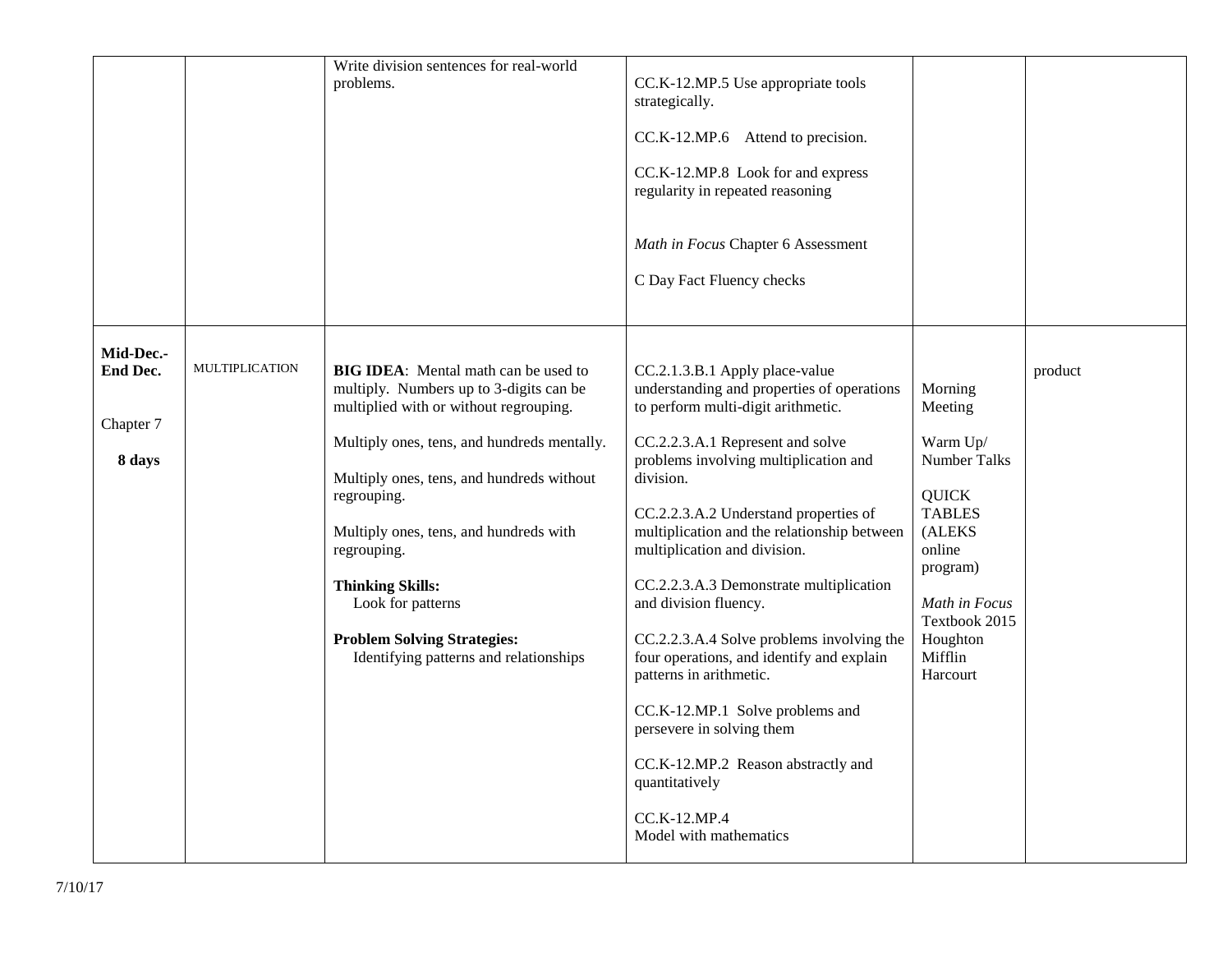|                |                 |                                               | CC.K-12.MP.5                                |               |             |
|----------------|-----------------|-----------------------------------------------|---------------------------------------------|---------------|-------------|
|                |                 |                                               | Use appropriate tools strategically.        |               |             |
|                |                 |                                               |                                             |               |             |
|                |                 |                                               | CC.K-12.MP.6 Attend to precision.           |               |             |
|                |                 |                                               | CC.K-12.MP.8 Look for and express           |               |             |
|                |                 |                                               | regularity in repeated reasoning            |               |             |
|                |                 |                                               |                                             |               |             |
|                |                 |                                               | Math in Focus Chapter 7 Assessment          |               |             |
|                |                 |                                               | C Day Fact Fluency checks                   |               |             |
|                |                 |                                               |                                             |               |             |
| <b>January</b> |                 |                                               |                                             |               |             |
|                |                 |                                               | CC.2.2.3.A.1 Represent and solve            |               |             |
| Chapter 8      | <b>DIVISION</b> | <b>BIG IDEA:</b> There can be remainders when | problems involving multiplication and       | Morning       | quotient    |
|                |                 | dividing to make equal groups or when         | division.                                   | Meeting       | remainder   |
| 6 days         |                 | sharing equally.                              |                                             |               |             |
|                |                 |                                               | CC.2.2.3.A.2 Understand properties of       | Warm Up/      | even number |
|                |                 | Use related multiplication facts to divide.   | multiplication and the relationship between | Number Talks  | odd number  |
|                |                 | Use patterns to divide multiples of 10 and    | multiplication and division.                |               |             |
|                |                 | 100.                                          |                                             | <b>QUICK</b>  |             |
|                |                 |                                               | CC.2.2.3.A.3 Demonstrate multiplication     | <b>TABLES</b> |             |
|                |                 | Divide a 1-digit number or a 2-digit number   | and division fluency.                       | (ALEKS        |             |
|                |                 | by a 1 digit number with and without          |                                             | online        |             |
|                |                 | remainder                                     | CC.2.2.3.A.4 Solve problems involving the   | program)      |             |
|                |                 |                                               | four operations, and identify and explain   |               |             |
|                |                 | <b>Thinking Skill:</b>                        | patterns in arithmetic.                     | Math in Focus |             |
|                |                 | Identifying patterns and relationships        |                                             | Textbook 2015 |             |
|                |                 |                                               | CC.K-12.MP.1 Solve problems and             | Houghton      |             |
|                |                 | <b>Problem Solving Strategy:</b>              | persevere in solving them                   | Mifflin       |             |
|                |                 | Use guess and check.                          |                                             | Harcourt      |             |
|                |                 |                                               | CC.K-12.MP.2 Reason abstractly and          |               |             |
|                |                 |                                               | quantitatively.                             |               |             |
|                |                 |                                               | CC.K-12.MP.4                                |               |             |
|                |                 |                                               | Model with mathematics                      |               |             |
|                |                 |                                               | CC.K-12.MP.5                                |               |             |
|                |                 |                                               | Use appropriate tools strategically.        |               |             |
|                |                 |                                               |                                             |               |             |
|                |                 |                                               | CC.K-12.MP.8 Look for and express           |               |             |
|                |                 |                                               | regularity in repeated reasoning            |               |             |
|                |                 |                                               |                                             |               |             |
|                |                 |                                               | Math in Focus Chapter 8 Assessment          |               |             |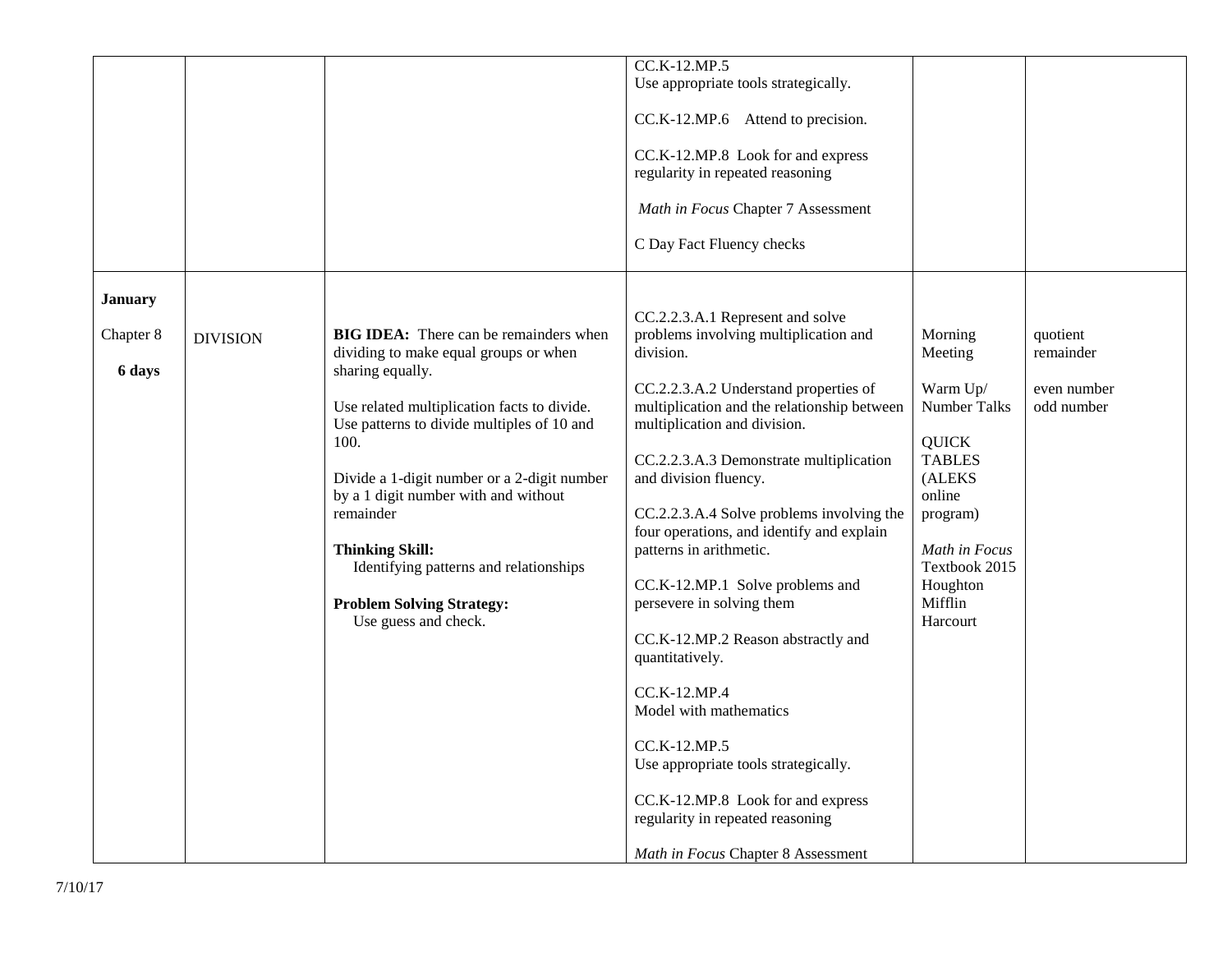|                |                                                      |                                                                                         | C-Day Fact Fluency check                                                               |                                            |                 |
|----------------|------------------------------------------------------|-----------------------------------------------------------------------------------------|----------------------------------------------------------------------------------------|--------------------------------------------|-----------------|
|                |                                                      |                                                                                         |                                                                                        |                                            |                 |
|                |                                                      |                                                                                         |                                                                                        |                                            |                 |
|                |                                                      |                                                                                         |                                                                                        |                                            |                 |
| <b>January</b> |                                                      |                                                                                         |                                                                                        |                                            |                 |
| Chapter 9      | <b>USING BAR</b><br><b>MODELS:</b><br>MULTIPLICATION | <b>BIG IDEA:</b> Bar models can be used to solve                                        | CC.2.2.3.A.1 Represent and solve<br>problems involving multiplication and<br>division. | Morning<br>Meeting                         | twice<br>double |
| 10 days        | AND DIVISION                                         | different kinds of multiplication and division<br>word problems.                        | CC.2.2.3.A.2 Understand properties of                                                  | Warm Up/<br>Number Talks                   |                 |
|                |                                                      | Use bar models to solve one-step<br>multiplication word problems.                       | multiplication and the relationship between<br>multiplication and division.            | <b>QUICK</b>                               |                 |
|                |                                                      | Use bar models to solve two-step word<br>problems.                                      | CC.2.2.3.A.4 Solve problems involving the<br>four operations, and identify and explain | <b>TABLES</b><br>(ALEKS<br>online          |                 |
|                |                                                      | Choose the correct operations in to-step word<br>problems.                              | patterns in arithmetic.                                                                | program)                                   |                 |
|                |                                                      | Represent unknown quantities with letters.<br>Use bar models to solve one-step division | CC.K-12.MP.1 Solve problems and<br>persevere in solving them.                          | Math in Focus<br>Textbook 2015<br>Houghton |                 |
|                |                                                      | word problems.<br>Recognize number relationships.                                       | CC.K-12.MP.2 Reason abstractly and<br>quantitatively                                   | Mifflin<br>Harcourt                        |                 |
|                |                                                      | Use bar models to solve two-step division                                               | CC.K-12.MP.4 Model with mathematics                                                    |                                            |                 |
|                |                                                      | word problems.<br>Choose the correct operations to solve two-<br>step word problems.    | CC.K-12.MP.8 Look for and express<br>regularity in repeated reasoning.                 |                                            |                 |
|                |                                                      | Sole two-step problems using four                                                       |                                                                                        |                                            |                 |
|                |                                                      | operations.<br>Represent the unknown quantities with<br>letters.                        | Math in Focus Chapter 9 Assessment<br>C-Day Fact Fluency Checks                        |                                            |                 |
|                |                                                      | <b>Thinking Skill:</b>                                                                  |                                                                                        |                                            |                 |
|                |                                                      | Identifying patterns and relationships                                                  |                                                                                        |                                            |                 |
|                |                                                      | <b>Problem Solving Strategy:</b><br>Use guess and check                                 |                                                                                        |                                            |                 |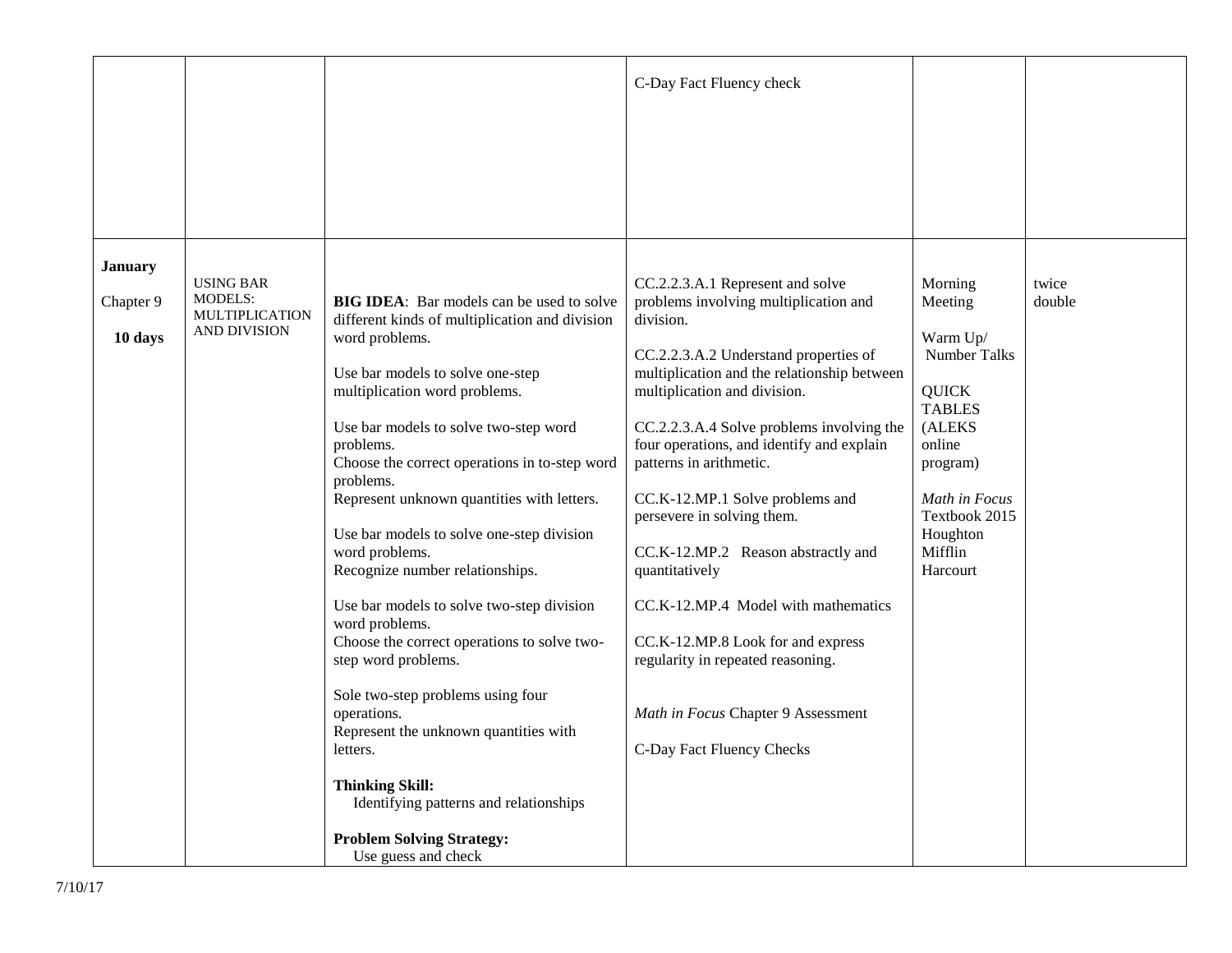| February<br>Chapter 10<br>9 days | <b>MEASUREMENT</b><br><b>AND DATA</b><br><b>MONEY</b> | <b>BIG IDEA:</b> You can add and subtract<br>money the same way you can add and<br>subtract numbers.<br>Add money in different ways without<br>regrouping.<br>Add money in different ways with<br>regrouping.<br>Subtract money in different ways without<br>regrouping.<br>Subtract money in different ways with<br>regrouping.<br>Solve up to two-step real-world problems<br>involving addition and subtraction of money.<br><b>Thinking Skills:</b><br>Comparing<br>Identifying patterns and relationships<br><b>Problem Solving Strategy:</b><br>Use a diagram/model | CC.2.1.3.B.1 Apply place-value<br>understanding and properties of operations<br>to perform multi-digit arithmetic.<br>CC.K-12.MP.1 Solve problems and<br>persevere in solving them<br>CC.K-12.MP.2 Reason abstractly and<br>quantitatively<br>CC.K-12.MP.4 Model with mathematics.<br>CC.K-12.MP.5 Use appropriate tools<br>strategically.<br>CC.K-12.MP.6 Attend to precision.<br>CC.K-12.MP.8 Look for and express<br>regularity in repeated reasoning.<br>Math in Focus Chapter 10 Assessment<br>C-Day Fact Fluency Check | Morning<br>Meeting<br>Warm Up/<br><b>Number Talks</b><br><b>QUICK</b><br><b>TABLES</b><br>(ALEKS<br>online<br>program)<br>Math in Focus<br>Textbook 2015<br>Houghton<br>Mifflin<br>Harcourt | sum<br>add mentally<br>difference<br>subtract mentally<br>number line<br>abut<br>round<br>nearest ten<br>estimate<br>reasonable                |
|----------------------------------|-------------------------------------------------------|---------------------------------------------------------------------------------------------------------------------------------------------------------------------------------------------------------------------------------------------------------------------------------------------------------------------------------------------------------------------------------------------------------------------------------------------------------------------------------------------------------------------------------------------------------------------------|------------------------------------------------------------------------------------------------------------------------------------------------------------------------------------------------------------------------------------------------------------------------------------------------------------------------------------------------------------------------------------------------------------------------------------------------------------------------------------------------------------------------------|---------------------------------------------------------------------------------------------------------------------------------------------------------------------------------------------|------------------------------------------------------------------------------------------------------------------------------------------------|
| Chapter 11<br>8 days             | <b>METRIC</b><br>LENGTH, MASS<br>AND VOLUME           | BIG IDEA: Length, mass, and volume can<br>be measured using metric units of<br>measurements.<br>Use meters and centimeters as units of<br>measurement of length.<br>Estimate and measure length<br>Convert units of measurements.<br>Use kilograms and meters as units of<br>measurement of length.<br>Estimate and measure length.<br>Convert units of measurement.<br>Read scales in kilograms.<br>Estimate and find actual masses of objects by<br>using different scales. Convert units of<br>measurement.                                                            | CC.2.4.3.A.1 Solve problems involving<br>measurement and estimation of<br>temperature, liquid volume, mass, and<br>length.<br>CC.K-12.MP.2 Reason abstractly and<br>quantitatively.<br>CC.K-12.MP.4 Model with mathematics.<br>CC.K-12.MP.5 Use appropriate tools<br>strategically.<br>CC.K-12.MP.6 Attend to precision.<br>Math in Focus Chapter 11 Assessment<br>C-Day Fact Fluency Check                                                                                                                                  | Morning<br>Meeting<br>Warm Up/<br>Number Talks<br><b>QUICK</b><br><b>TABLES</b><br>(ALEKS<br>online<br>program)<br>Math in Focus<br>Textbook 2015<br>Houghton<br>Mifflin<br>Harcourt        | meter (m)<br>centimeter (cm)<br>kilometer (km)<br>distance<br>kilogram (kg)<br>gram(g)<br>liter $(L)$<br>milliliter (mL)<br>volume<br>capacity |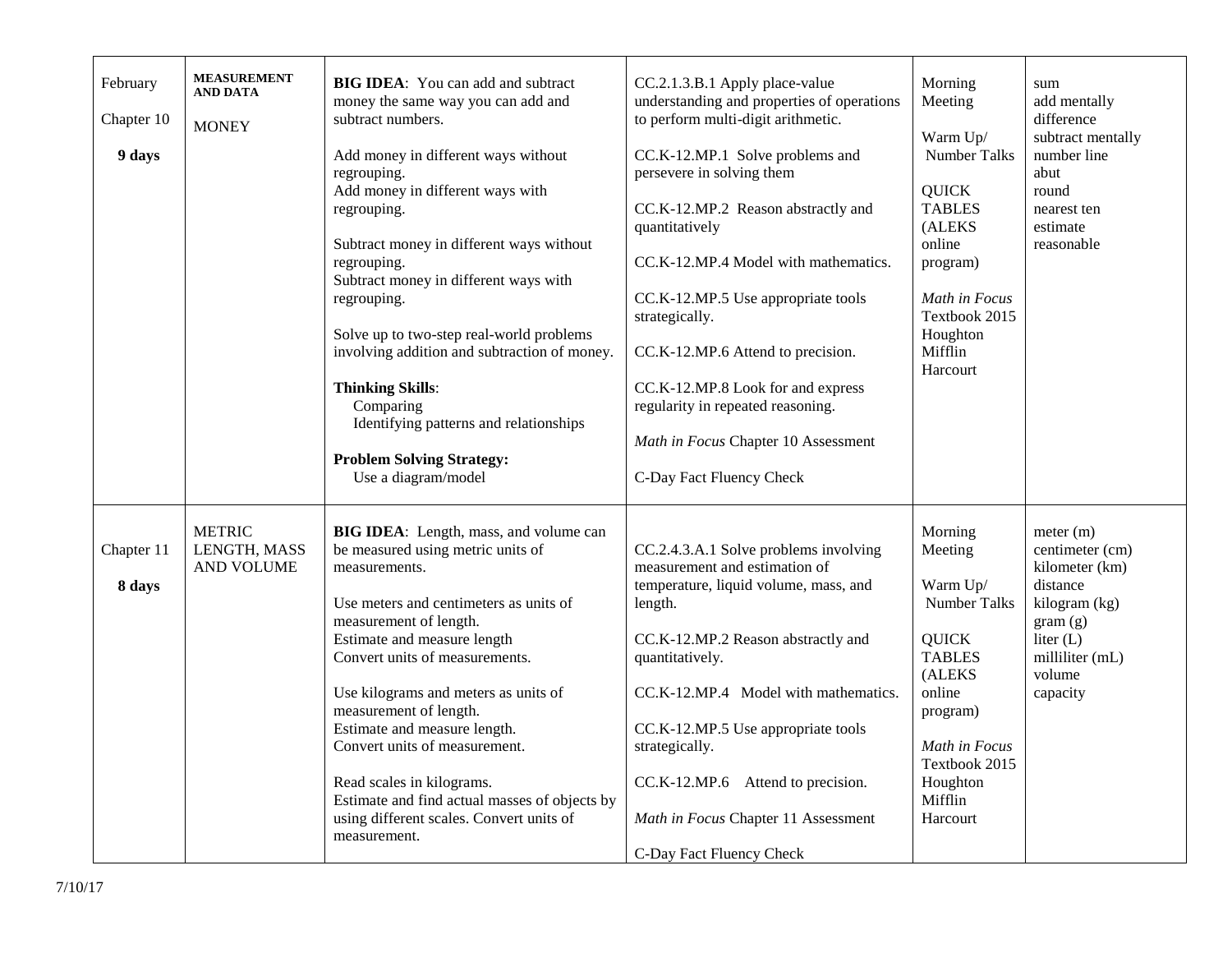|                                                                                       | estimate and find volume of liquid in liters<br>and milliliters<br>Find the volume and capacity of a container.<br>Convert units of measurement.<br><b>Thinking Skills:</b><br>Comparing<br>Classifying<br>Deduction<br>Analyzing parts and whole<br><b>Problem Solving Strategies:</b><br>Act it out<br>Work backward                                                                                                                                                                  |                                                                                                                                                                                                                                                                                                                                                                                                                                                                                                                                                                                                                                                       |                                                                                                                                                                                             |  |
|---------------------------------------------------------------------------------------|-----------------------------------------------------------------------------------------------------------------------------------------------------------------------------------------------------------------------------------------------------------------------------------------------------------------------------------------------------------------------------------------------------------------------------------------------------------------------------------------|-------------------------------------------------------------------------------------------------------------------------------------------------------------------------------------------------------------------------------------------------------------------------------------------------------------------------------------------------------------------------------------------------------------------------------------------------------------------------------------------------------------------------------------------------------------------------------------------------------------------------------------------------------|---------------------------------------------------------------------------------------------------------------------------------------------------------------------------------------------|--|
| <b>REAL-WORLD</b><br>March<br>PROBLEMS:<br>Chapter 12<br><b>MEASUREMENT</b><br>6 days | <b>BIG IDEA:</b> Bar models can be used to<br>solve one- and two- step problems on<br>measurement<br>Draw bar models to solve one-step<br>measurement problems. Choose the<br>operation to solve one-step problems.<br>Draw bar models to solve two-step<br>measurement problems. Choose the<br>operations to sole two-step problems.<br><b>Thinking Skills:</b><br>Spatial visualization<br>Identifying patterns and relationships<br><b>Problem Solving Strategies:</b><br>Act it out | CC.2.4.3.A.1 Solve problems involving<br>measurement and estimation of<br>temperature, liquid volume, mass, and<br>length.<br>CC.2.2.3.A.1 Represent and solve<br>problems involving multiplication and<br>division.<br>CC.2.2.3.A.2 Understand properties of<br>multiplication and the relationship between<br>multiplication and division.<br>CC.2.2.3.A.3 Demonstrate multiplication<br>and division fluency.<br>CC.2.1.3.B.1 Apply place-value<br>understanding and properties of operations<br>to perform multi-digit arithmetic.<br>CC.K-12.MP.1 Make sense of problems<br>and persevere in solving them.<br>CC.K-12.MP.2 Reason abstractly and | Morning<br>Meeting<br>Warm Up/<br><b>Number Talks</b><br><b>QUICK</b><br><b>TABLES</b><br>(ALEKS<br>online<br>program)<br>Math in Focus<br>Textbook 2015<br>Houghton<br>Mifflin<br>Harcourt |  |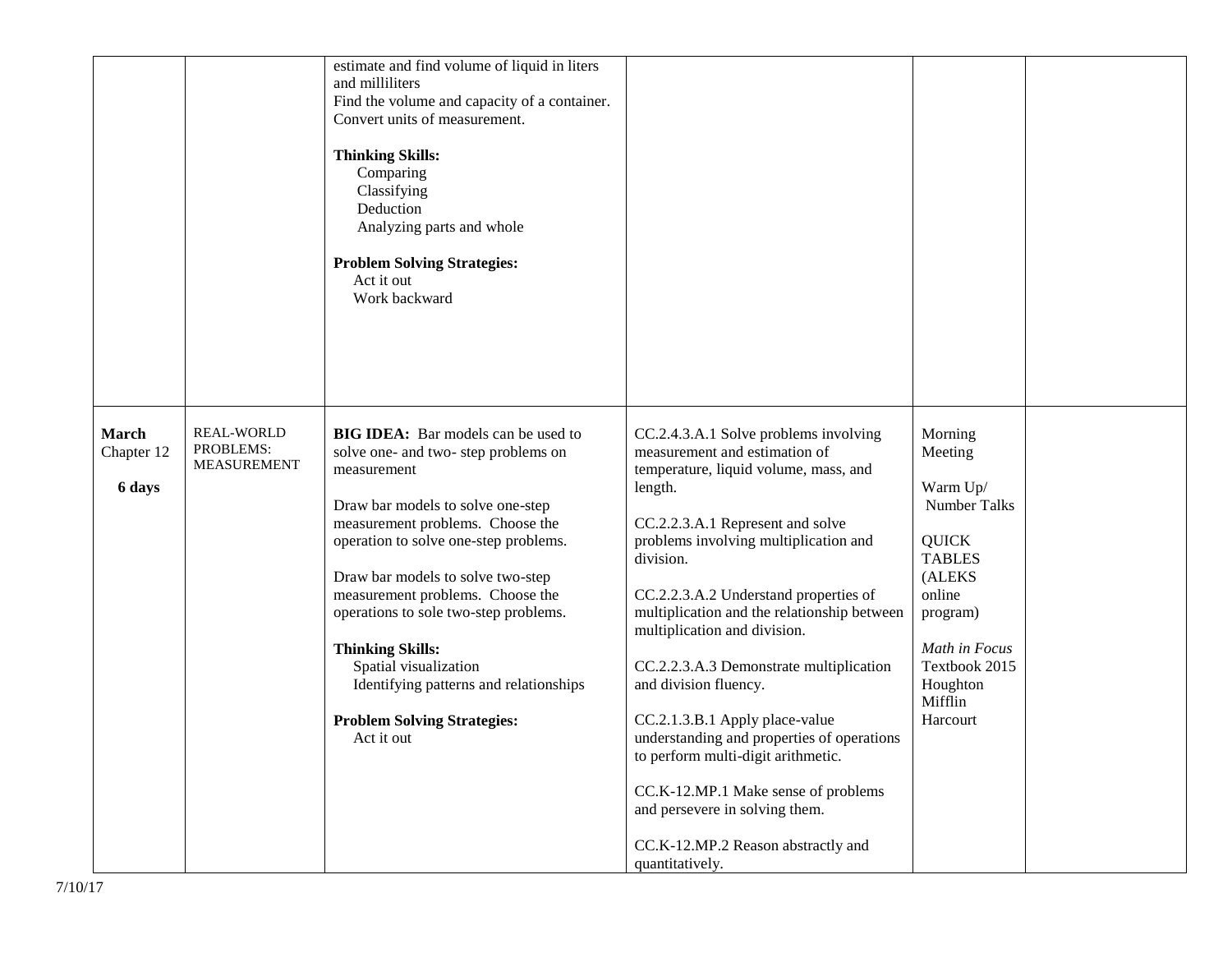|                                                      |                                                      |                                                                                                                                                                                                                                                                                                                                                                                                                                                                                                                                                       | CC.K-12.MP.4 Model with mathematics.<br>CC.K-12.MP.5 Use appropriate tools<br>strategically.<br>CC.K-12.MP.7 Look for and make use of<br>structure<br>Math in Focus Chapter 12 Assessment<br>C Day Fact Fluency Check                                                                                                                                                                                                                                                                                                                              |                                                                                                                                                                                             |                                                                |
|------------------------------------------------------|------------------------------------------------------|-------------------------------------------------------------------------------------------------------------------------------------------------------------------------------------------------------------------------------------------------------------------------------------------------------------------------------------------------------------------------------------------------------------------------------------------------------------------------------------------------------------------------------------------------------|----------------------------------------------------------------------------------------------------------------------------------------------------------------------------------------------------------------------------------------------------------------------------------------------------------------------------------------------------------------------------------------------------------------------------------------------------------------------------------------------------------------------------------------------------|---------------------------------------------------------------------------------------------------------------------------------------------------------------------------------------------|----------------------------------------------------------------|
| $February -$<br><b>March</b><br>Chapter 13<br>7 days | <b>BAR GRAPHS</b><br><b>AND LINE</b><br><b>PLOTS</b> | <b>BIG IDEA:</b> Bar graphs and line plots help<br>to organize data. Bar graphs are used to<br>compare data. Line plots show how data is<br>spread out.<br>Make bar graphs with scales using data in<br>picture graphs and tally charts.<br>Read and interpret data from bar graphs.<br>Solve problems using bar graphs.<br>Make a line plot to represent and interpret<br>data.<br><b>Thinking Skills:</b><br>Comparing<br>Identifying relationships<br>Making inferences<br>Deduction<br><b>Problem Solving Strategy:</b><br>Make a systematic list | CC.2.4.3.A.4 Represent and interpret data<br>using tally charts, tables, pictographs, line<br>plots, and bar graphs.<br>CC.K-12.MP.1 Make sense of problems<br>and persevere in solving them.<br>CC.K-12.MP.2 Reason abstractly and<br>quantitatively.<br>CC.K-12.MP.3 Construct viable arguments<br>and critique the reasoning of others.<br>CC.K-12.MP.4 Model with mathematics<br>CC.K-12.MP.5 Use appropriate tools<br>strategically.<br>CC.K-12.MP.6 Attend to precision.<br>Math in Focus Chapter 13 Assessment<br>C- Day Fact Fluency Check | Morning<br>Meeting<br>Warm Up/<br><b>Number Talks</b><br><b>QUICK</b><br><b>TABLES</b><br>(ALEKS<br>online<br>program)<br>Math in Focus<br>Textbook 2015<br>Houghton<br>Mifflin<br>Harcourt | vertical<br>horizontal<br>axis<br>scale<br>line plot<br>survey |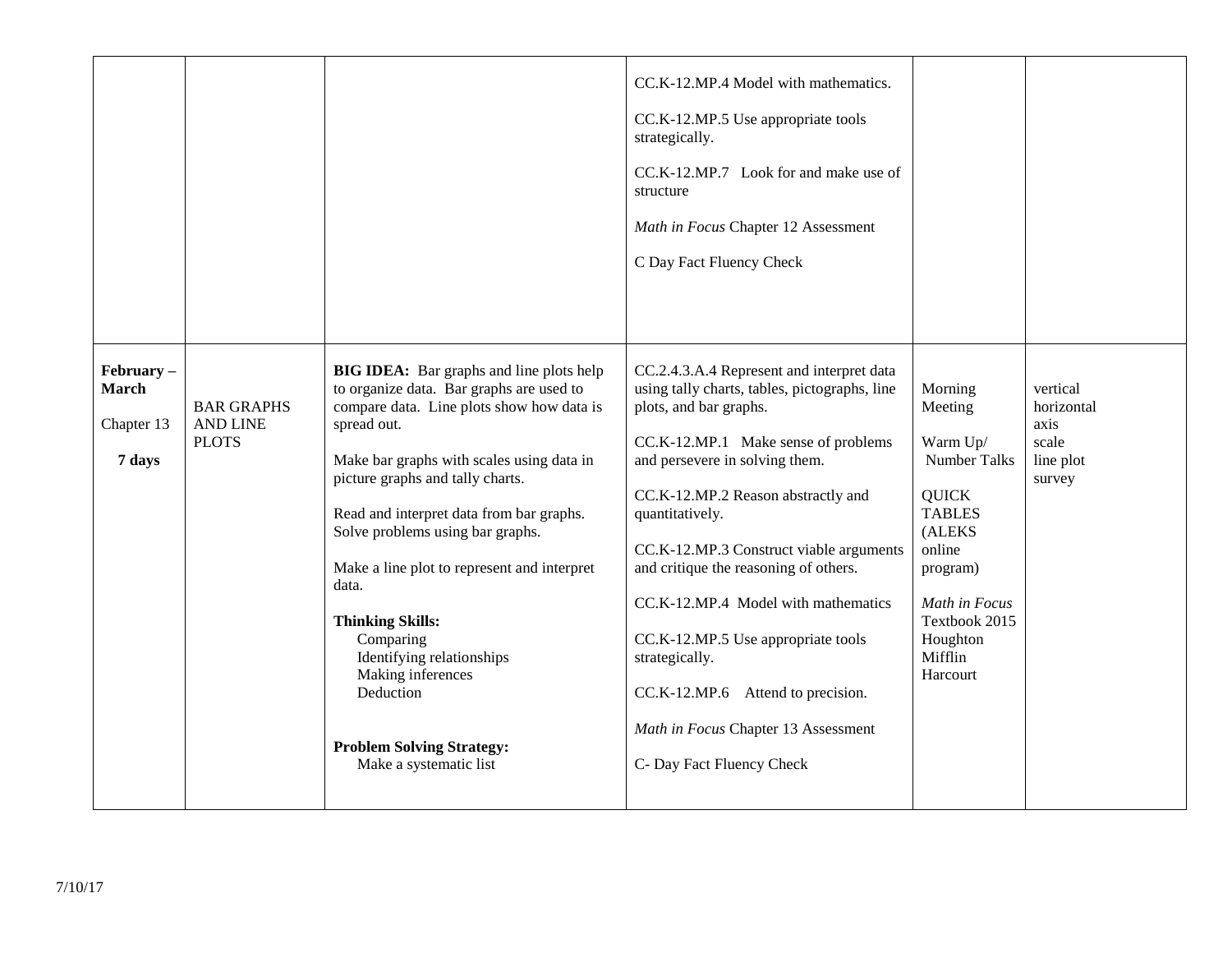| March –<br><b>Early</b><br><b>April</b><br>Chapter 14<br>9 days | <b>FRACTIONS</b>                                    | <b>BIG IDEA:</b> Fractions can be used to<br>describe parts of a region or parts of a set<br>Read, write, and identify fractions from<br>wholes with more than 4 parts.<br>Identify numerator and denominator<br>Use models to identify equivalent fractions.<br>Use a number lien to identify equivalent<br>fractions.<br>Use multiplication and division to find<br>equivalent fractions.<br>Write fractions in simplest form.<br>Show fractions as points or distances on a<br>number line.<br>Compare and order fractions.<br>Compare and order fractions using<br>benchmark fractions.<br>Read, write, and identify fractions of a set.<br>Find the number of items in a fraction of a<br>set.<br>Express while numbers as fractions.<br>Recognize fractions that are equal to whole<br>numbers.<br><b>Thinking Skills</b><br>Spatial visualization<br>Comparing<br><b>Problem Solving Strategy</b><br>Use a model<br>Make a systematic list | CC.2.1.3.C.1 Explore and develop an<br>understanding of fractions as numbers.<br>CC.2.2.3.A.2 Use the understanding of<br>fractions to partition shapes into parts with<br>equal areas and express the whole area of<br>each part as a unit fraction of the whole.<br>CC.K-12.MP.3 Use appropriate tools<br>strategically.<br>CC.K-12.MP.4 Model with mathematics<br>CC.K-12.MP.5 Use appropriate tools<br>strategically.<br>CC.K-12.MP.6 Attend to precision.<br>CC.K-12.MP.7 Look for and make use of<br>structure.<br>Math in Focus Chapter 14 Assessment<br>C-Day Fact Fluency Check | Morning<br>Meeting<br>Warm Up/<br><b>Number Talks</b><br><b>QUICK</b><br><b>TABLES</b><br>(ALEKS<br>online<br>program)<br>Math in Focus<br>Textbook 2015<br>Houghton<br>Mifflin<br>Harcourt | whole<br>equal parts<br>numerator<br>denominator<br>equivalent fractions<br>number line<br>simplest form<br>like fractions<br>unlike fractions<br>benchmark fraction |
|-----------------------------------------------------------------|-----------------------------------------------------|---------------------------------------------------------------------------------------------------------------------------------------------------------------------------------------------------------------------------------------------------------------------------------------------------------------------------------------------------------------------------------------------------------------------------------------------------------------------------------------------------------------------------------------------------------------------------------------------------------------------------------------------------------------------------------------------------------------------------------------------------------------------------------------------------------------------------------------------------------------------------------------------------------------------------------------------------|------------------------------------------------------------------------------------------------------------------------------------------------------------------------------------------------------------------------------------------------------------------------------------------------------------------------------------------------------------------------------------------------------------------------------------------------------------------------------------------------------------------------------------------------------------------------------------------|---------------------------------------------------------------------------------------------------------------------------------------------------------------------------------------------|----------------------------------------------------------------------------------------------------------------------------------------------------------------------|
| Chapter 15<br>10 days                                           | <b>CUSTOMARY</b><br>LENGTH, WEIGHT,<br>AND CAPACITY | BIG IDEA: Length, weight, and capacity<br>can be measured using customary units.<br>Use inch, foot, yard, and mile as units of<br>measurement for lengths.<br>Estimate and measure given lengths in<br>inches, in halves, and fourths of an inch.<br>Use referents to estimate lengths                                                                                                                                                                                                                                                                                                                                                                                                                                                                                                                                                                                                                                                            | CC.2.1.3.C.1 Explore and develop an<br>understanding of fractions as numbers.<br>CC.2.4.3.A.4 Represent and interpret data<br>using tally charts, tables, pictographs, line<br>plots, and bar graphs<br>CC.K-12.MP.1                                                                                                                                                                                                                                                                                                                                                                     | Morning<br>Meeting<br>Warm Up/<br><b>Number Talks</b><br><b>QUICK</b>                                                                                                                       | inch (in)<br>half inch<br>foot $(ft.)$<br>yard (yd.)<br>mile (mi)<br>quarter inch<br>three quarter inch                                                              |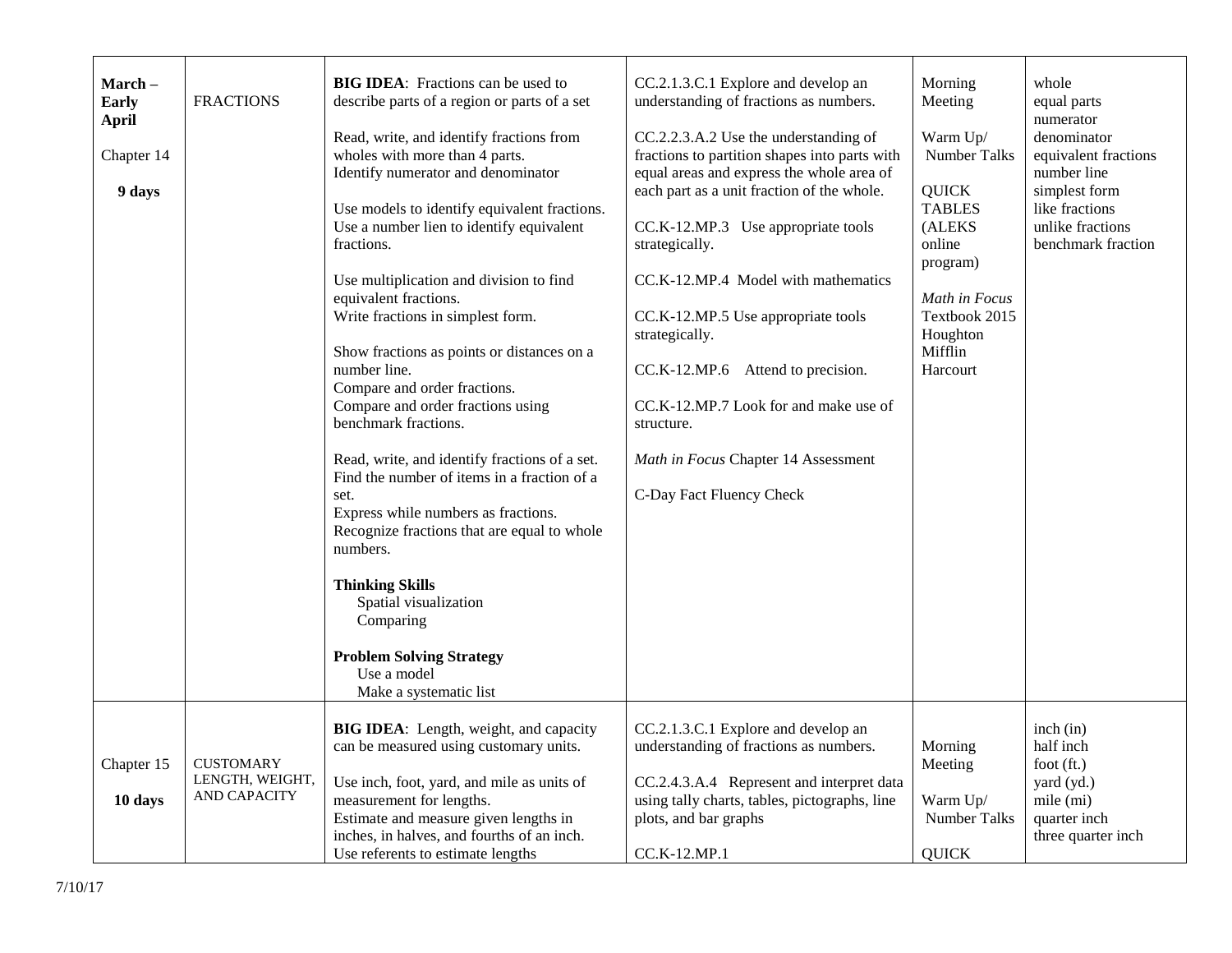|                                       |                                       | Estimate and show measurements in a line<br>plot with a scale of whole numbers and<br>fractions.<br>Use ounce, pound, and ton as units of<br>measurement for weight.<br>Read scales in ounce (oz.) and pound (lb.)<br>Estimate and find actual weights of objects<br>by using different scales.<br>Use referents to estimate weight.<br><b>Thinking Skill:</b><br>Deduction<br><b>Problem Solving Strategy:</b><br>Act it out                                                                                                                                                                                                                                | Make sense of problems and persevere in<br>solving them.<br>CC.K-12.MP.2 Reason abstractly and<br>quantitatively<br>CC.K-12.MP.3 Use appropriate tools<br>strategically.<br>CC.K-12.MP.4 Model with mathematics.<br>CC.K-12.MP.5 Use appropriate tools<br>strategically.<br>CC.K-12.MP.6 Attend to precision.<br>Math in Focus Chapter 15 Assessment<br>C-Day Fact Fluency Check                                                                       | <b>TABLES</b><br>(ALEKS<br>online<br>program)<br>Math in Focus<br>Textbook 2015<br>Houghton<br>Mifflin<br>Harcourt                                                                   | ounce (oz.)<br>pound (lb.)<br>ton(T)<br>cup(c)<br>pint(pt.)<br>quart (qtr.)<br>gallon (gal) |
|---------------------------------------|---------------------------------------|--------------------------------------------------------------------------------------------------------------------------------------------------------------------------------------------------------------------------------------------------------------------------------------------------------------------------------------------------------------------------------------------------------------------------------------------------------------------------------------------------------------------------------------------------------------------------------------------------------------------------------------------------------------|--------------------------------------------------------------------------------------------------------------------------------------------------------------------------------------------------------------------------------------------------------------------------------------------------------------------------------------------------------------------------------------------------------------------------------------------------------|--------------------------------------------------------------------------------------------------------------------------------------------------------------------------------------|---------------------------------------------------------------------------------------------|
| <b>April</b><br>Chapter 16<br>11 days | <b>TIME AND</b><br><b>TEMPERATURE</b> | <b>BIG IDEA:</b> Time can be used to tell when<br>activities start and end, or how long an<br>activity will last. Temperature can be used to<br>understand what the weather will be like.<br>Tell time to the minute<br>Read time on a digital clock<br>Change minutes to hours or hours to minutes.<br>Add time with and without regrouping.<br>Subtract time with and without regrouping.<br>Find elapsed time<br>Read a Fahrenheit thermometer.<br>Choose the appropriate tool and unit to<br>measure temperature.<br>Use a referent to estimate temperature.<br>Sole up to two-step word problems on time.<br>Solve word problems involving temperature. | CC.2.4.3.A.2 Tell and write time to the<br>nearest minute and sole problems by<br>calculating time intervals.<br>CC.K-12.MP.1 Make sense of problems<br>and persevere in solving them.<br>CC.K-12.MP.2 Reason abstractly and<br>quantitatively<br>CC.K-12.MP.4 Model with mathematics.<br>CC.K-12.MP.5 Use appropriate tools<br>strategically.<br>CC.K-12.MP.6 Attend to precision.<br>Math in Focus Chapter 16 Assessment<br>C-DAY Fact Fluency Check | Morning<br>Meeting<br>Warm Up/<br>Number Talks<br><b>QUICK</b><br><b>TABLES</b><br>(ALEKS<br>online<br>program)<br>Math in Focus<br>Textbook 2015<br>Houghton<br>Mifflin<br>Harcourt | temperature<br>thermometer<br>degrees<br>Fahrenheit (F)<br>cold<br>cool<br>warm<br>hot      |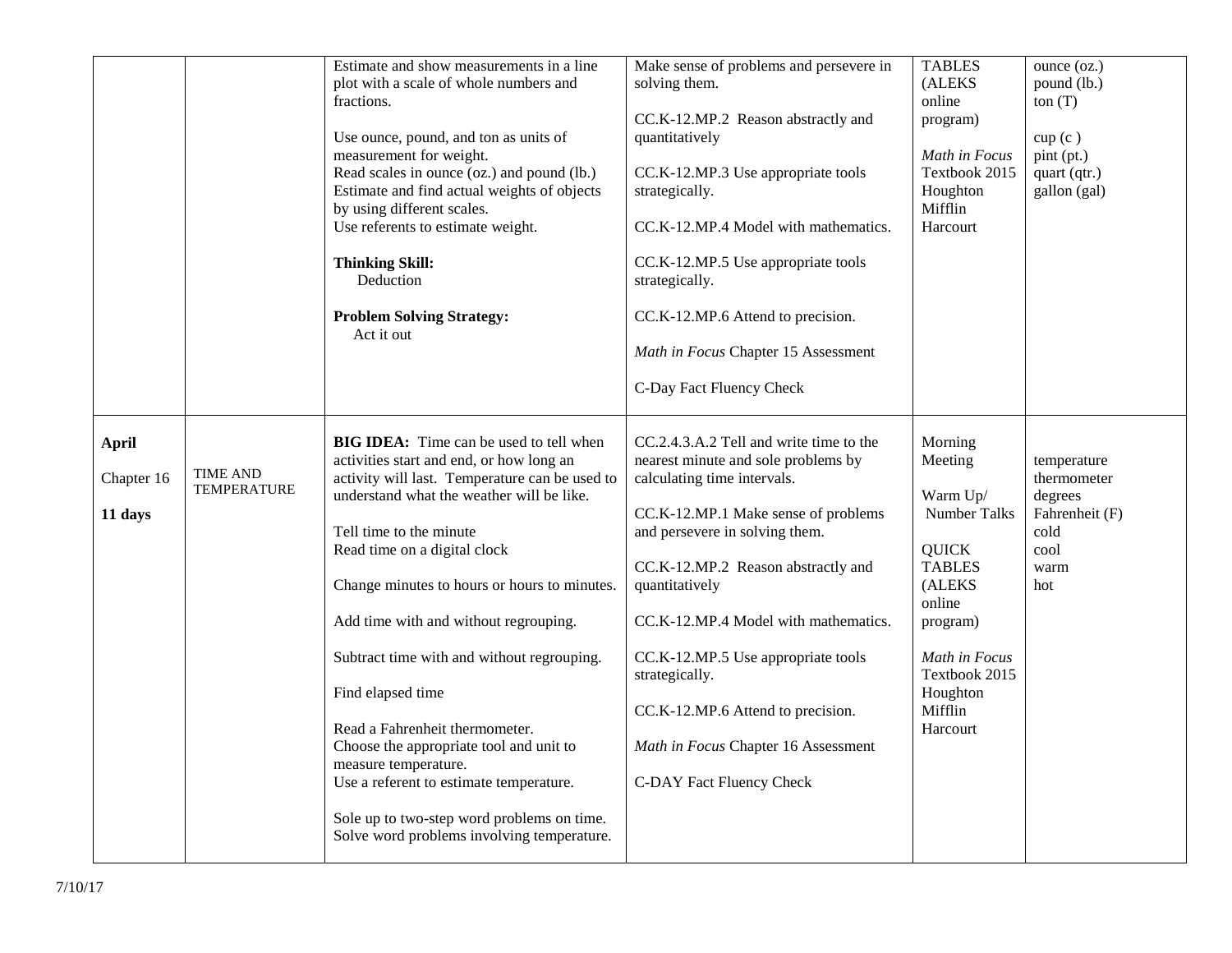|                                      |                               | <b>Thinking Skills</b><br>Identifying patterns and relationships<br>Comparing<br><b>Problem Solving Strategies:</b><br>Use a diagram<br>Work backward<br>Restate a problem in another way<br>Simplify a problem                                                                                                                                                                                        |                                                                                                                                                                                                                                                                                                                                |                                                                                                                                                           |                                                          |
|--------------------------------------|-------------------------------|--------------------------------------------------------------------------------------------------------------------------------------------------------------------------------------------------------------------------------------------------------------------------------------------------------------------------------------------------------------------------------------------------------|--------------------------------------------------------------------------------------------------------------------------------------------------------------------------------------------------------------------------------------------------------------------------------------------------------------------------------|-----------------------------------------------------------------------------------------------------------------------------------------------------------|----------------------------------------------------------|
| End of<br><b>April</b><br>Chapter 17 | <b>GEOMETRY</b><br>ANGLES AND | <b>BIG IDEA</b> Angles and lines can be found all<br>around us. These can be described with<br>special names.                                                                                                                                                                                                                                                                                          | CC.2.2.3.A.1<br>Identify, compare, and classify shapes and<br>their attributes.                                                                                                                                                                                                                                                | Morning<br>Meeting<br>Warm Up/                                                                                                                            | point<br>angle<br>line<br>endpoint                       |
| 8 days                               | <b>LINES</b>                  | Find angles in plane shapes and real-world<br>objects.<br>Compare the number of sides and angles of<br>plane shapes.<br>Make a right angle<br>Compare angles to a right angle<br>Identify right angles in plane shapes.<br>Define and identify perpendicular lines<br>Define and identify parallel lines.<br><b>Thinking Skills</b><br>Spatial visualization<br>Identifying patterns and relationships | CC.K-12.MP.1<br>Make sense of problems and persevere in<br>solving them.<br>CC.K-12.MP.2 Reason abstractly and<br>quantitatively.<br>CC.K-12.MP.3 Use appropriate tools<br>strategically.<br>CC.K-12.MP.4 Model with mathematics.<br>CC.K-12.MP.5 Use appropriate tools<br>strategically.<br>CC.K-12.MP.6 Attend to precision. | <b>Number Talks</b><br><b>QUICK</b><br><b>TABLES</b><br>(ALEKS<br>online<br>program)<br>Math in Focus<br>Textbook 2015<br>Houghton<br>Mifflin<br>Harcourt | line segment<br>right angle<br>greater than<br>less than |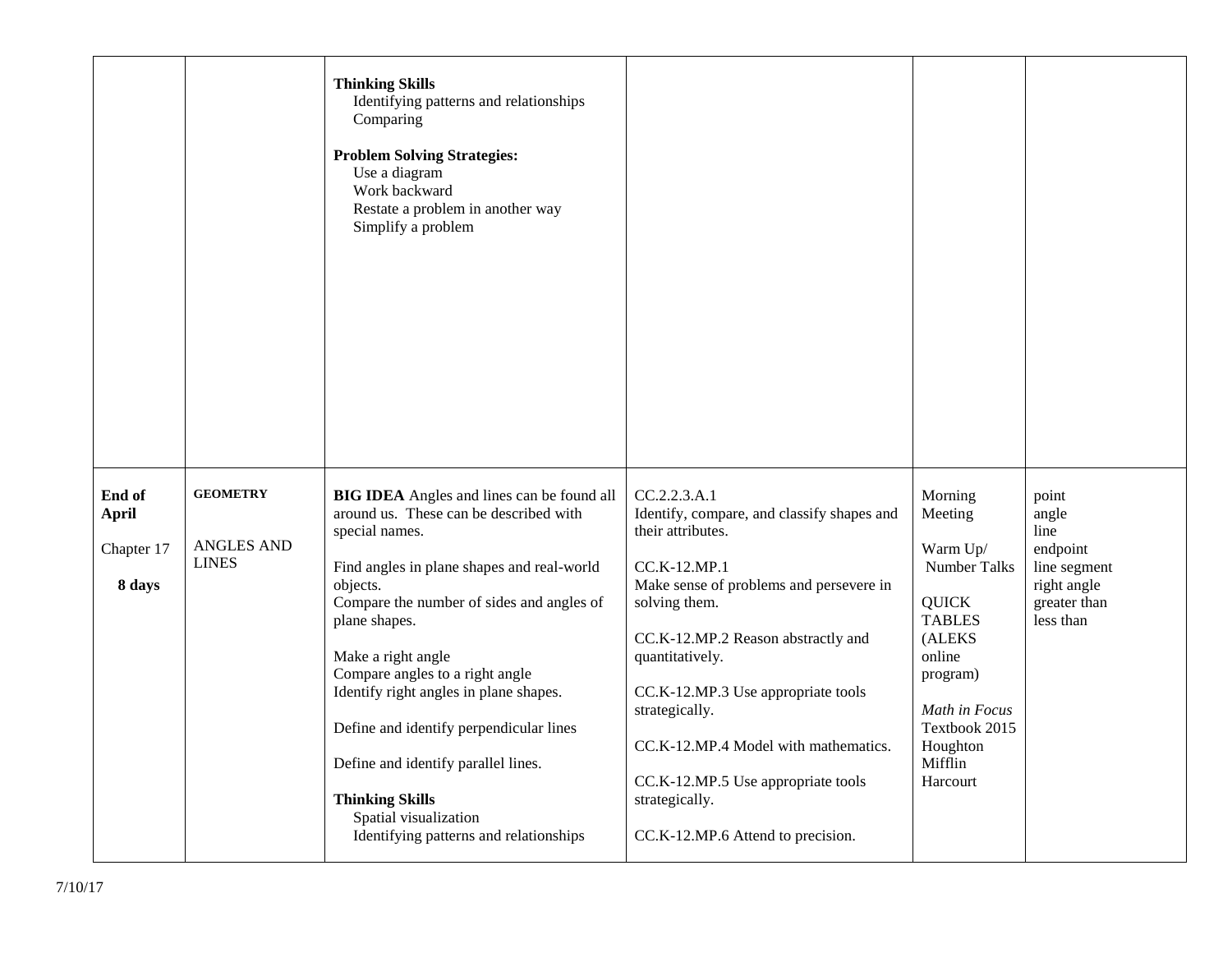|            |                           | <b>Problem Solving Strategy</b>                                       | Math in Focus Chapter 17 Assessment     |                  |                              |
|------------|---------------------------|-----------------------------------------------------------------------|-----------------------------------------|------------------|------------------------------|
|            |                           | Look for patterns                                                     |                                         |                  |                              |
|            |                           |                                                                       | C-Day Fact Fluency Check                |                  |                              |
|            |                           |                                                                       |                                         |                  |                              |
|            |                           |                                                                       |                                         |                  |                              |
|            |                           |                                                                       |                                         |                  |                              |
|            |                           |                                                                       |                                         |                  |                              |
|            |                           |                                                                       |                                         |                  |                              |
|            |                           |                                                                       |                                         |                  |                              |
|            |                           |                                                                       |                                         |                  |                              |
|            |                           |                                                                       |                                         |                  |                              |
|            |                           |                                                                       |                                         |                  |                              |
|            |                           |                                                                       |                                         |                  |                              |
|            |                           |                                                                       |                                         |                  |                              |
|            |                           |                                                                       |                                         |                  |                              |
|            |                           |                                                                       |                                         |                  |                              |
|            |                           |                                                                       |                                         |                  |                              |
|            |                           |                                                                       |                                         |                  |                              |
|            |                           |                                                                       |                                         |                  |                              |
|            |                           |                                                                       |                                         |                  |                              |
|            |                           |                                                                       |                                         |                  |                              |
|            |                           |                                                                       |                                         |                  |                              |
|            |                           | <b>BIG IDEA</b> Polygons can be classified by the                     | CC.2.3.2.A.1                            |                  | plane figure                 |
|            | TWO<br><b>DIMENSIONAL</b> | number of sides, corners, and angles.                                 | Analyze and draw two- and three-        | Morning          | open figure                  |
| Chapter 18 | <b>SHAPES</b>             | Figures can be congruent or symmetrical, or                           | dimensional shapes having specified     | Meeting          | closed figure                |
|            |                           | both.                                                                 | attributes                              |                  | polygon                      |
| 8 days     |                           |                                                                       |                                         | Warm Up/         | vertex                       |
|            |                           | Identify open and closed figures.                                     | CC.K-12.MP.1                            | Number Talks     | quadrilateral                |
|            |                           | Identify special polygons and quadrilaterals.                         | Make sense of problems and persevere in |                  | parallel                     |
|            |                           | Classify polygons by the number of sides,                             | solving them.                           | <b>QUICK</b>     | rhombus                      |
|            |                           | vertices, and angles.                                                 |                                         | <b>TABLES</b>    | parallelogram                |
|            |                           | Classify quadrilaterals by parallel sides,                            | CC.K-12.MP.2                            | (ALEKS<br>online | pentagon                     |
|            |                           | length of sides, and angles.<br>Combine and separate polygons to make | Reason abstractly and quantitatively.   |                  | octagon                      |
|            |                           | other polygons.                                                       | CC.K-12.MP.3 Use appropriate tools      | program)         | tangram<br>flip              |
|            |                           |                                                                       | strategically.                          | Math in Focus    | slide                        |
|            |                           | Identify a slide, flip, and turn.                                     |                                         | Textbook 2015    | turn                         |
|            |                           | Slide, flip, and turn shapes to make                                  | CC.K-12.MP.4 Model with mathematics.    | Houghton         | rotate                       |
|            |                           | congruent figures.                                                    |                                         | Mifflin          |                              |
|            |                           | Identify congruent figures.                                           | CC.K-12.MP.5 Use appropriate tools      | Harcourt         | congruent                    |
|            |                           |                                                                       | strategically.                          |                  | symmetry<br>line of symmetry |
|            |                           | Identify symmetric figures.                                           |                                         |                  |                              |
|            |                           | Use folding to find a line of symmetry.                               | Attend to precision<br>CC.K-12.MP.6     |                  |                              |
|            |                           |                                                                       |                                         |                  |                              |
|            |                           | <b>Thinking Skills</b>                                                | CC.K-12.MP.7 Look for and make use of   |                  |                              |
|            |                           | Spatial visualization                                                 | structure.                              |                  |                              |
|            |                           |                                                                       |                                         |                  |                              |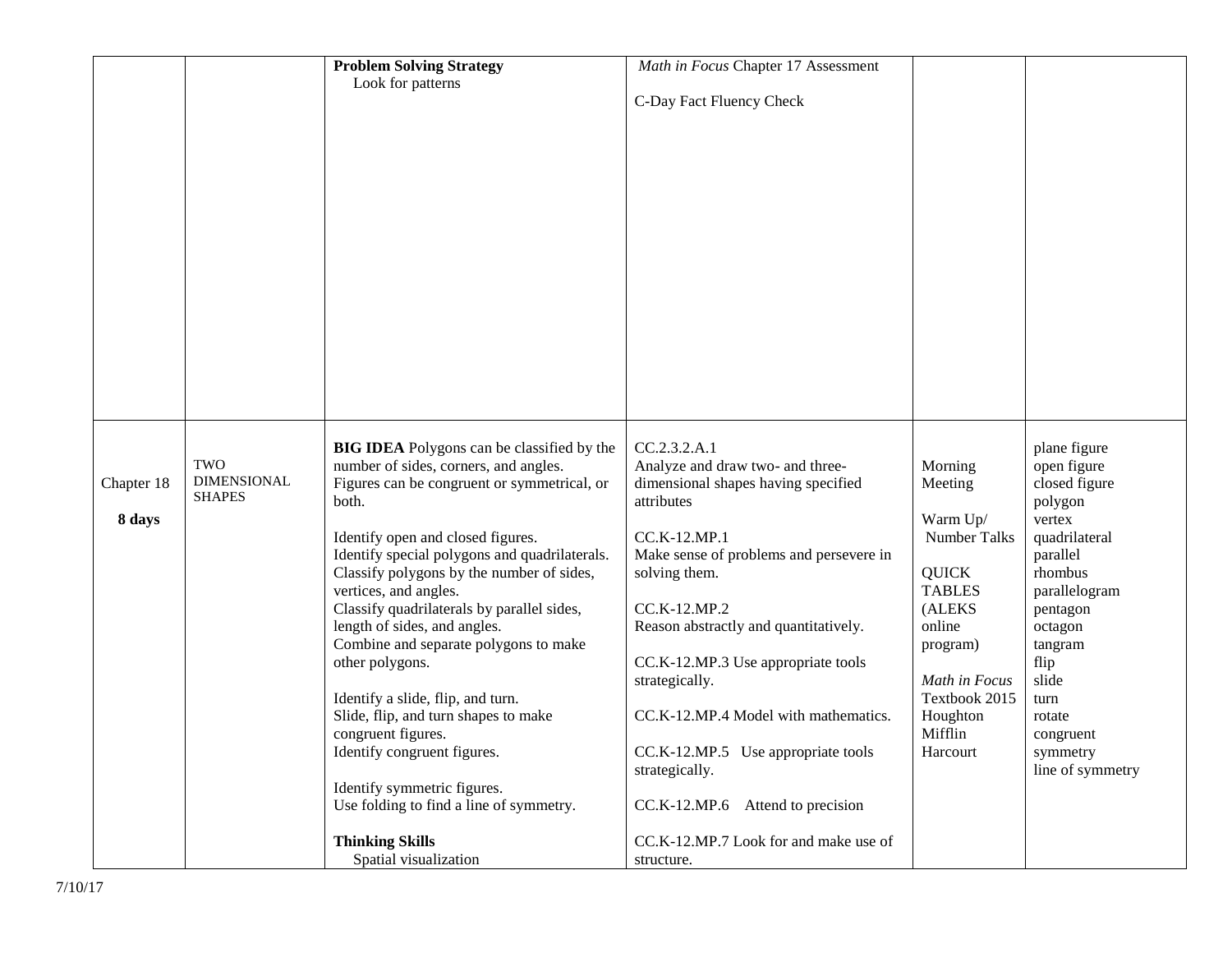|                                   |                                                                     | <b>Problem Solving Strategy</b><br>Use a diagram<br>Solve part of the problem                                                                                                                                                                                                                                                                                                                                                                                                                                                                                                                                                                                                                                                                                                                                                                                                                                                                                                                                                                                                                                               | Math in Focus Chapter 18 Assessment<br>C-Day Fact Fluency Check                                                                                                                                                                                                                                                                                                                                                                                                                                                                                                                                                                                                                                                                                                               |                                                                                                                                                                                             |                                                                                                                                                     |
|-----------------------------------|---------------------------------------------------------------------|-----------------------------------------------------------------------------------------------------------------------------------------------------------------------------------------------------------------------------------------------------------------------------------------------------------------------------------------------------------------------------------------------------------------------------------------------------------------------------------------------------------------------------------------------------------------------------------------------------------------------------------------------------------------------------------------------------------------------------------------------------------------------------------------------------------------------------------------------------------------------------------------------------------------------------------------------------------------------------------------------------------------------------------------------------------------------------------------------------------------------------|-------------------------------------------------------------------------------------------------------------------------------------------------------------------------------------------------------------------------------------------------------------------------------------------------------------------------------------------------------------------------------------------------------------------------------------------------------------------------------------------------------------------------------------------------------------------------------------------------------------------------------------------------------------------------------------------------------------------------------------------------------------------------------|---------------------------------------------------------------------------------------------------------------------------------------------------------------------------------------------|-----------------------------------------------------------------------------------------------------------------------------------------------------|
| May-June<br>Chapter 19<br>10 days | <b>MEASUREMENT</b><br>& DATA<br><b>AREA AND</b><br><b>PERIMETER</b> | <b>BIG IDEA:</b> Explore and understand units<br>used to find perimeter and area of figures and<br>analyze the relationship between them.<br>Understand the meaning of area.<br>Use square units to find the area f plane<br>figures made of squares and half squares.<br>Compare areas of plane figures and make<br>plane figures of the same area.<br>Use square centimeter and square inch to<br>find and compare the area of figures<br>Use square meters and square feet to find and<br>compare the area of plane figures.<br>Estimate the area of small and large surfaces.<br>Understand the meaning of perimeter<br>Compare the area and perimeter of two<br>figures<br>Find the area of figures to solve real-world<br>problems.<br>Find the perimeter of a figure by adding up<br>all its sides.<br>Choose the appropriate tool and units of<br>length to measure perimeter.<br>Measure the perimeter of surfaces of objects<br>and places.<br><b>Thinking Skill</b><br>Identifying relationships<br>Identifying patterns and relationships<br><b>Problem Solving Strategy</b><br>Act it out<br>Look for patterns | CC.2.1.3.B.1 Apply place-value<br>understanding and properties of operations<br>to perform multi-digit arithmetic.<br>CC.2.4.3.A.5 Determine the area of a<br>rectangle and apply the concept to<br>multiplication and to addition.<br>CC.2.4.3.A.6 Solve problems involving<br>perimeters of polygons and distinguish<br>between linear and area measures.<br>CC.K-12.MP.1 Make sense of problems<br>and persevere in solving them.<br>CC.K-12.MP.2<br>Reason abstractly and quantitatively.<br>CC.K-12.MP.4 Model with mathematics.<br>CC.K-12.MP.5 Use appropriate tools<br>strategically.<br>CC.K-12.MP.6 Attend to precision<br>CC.K-12.MP.8 Look for and express<br>regularity in repeated reasoning<br>Math in Focus Chapter 19 Assessment<br>C-Day Fact Fluency Check | Morning<br>Meeting<br>Warm Up/<br><b>Number Talks</b><br><b>QUICK</b><br><b>TABLES</b><br>(ALEKS<br>online<br>program)<br>Math in Focus<br>Textbook 2015<br>Houghton<br>Mifflin<br>Harcourt | area<br>square units<br>square centimeter<br>(cm <sup>2</sup> )<br>square inch $(in^2)$<br>square meter $(m2)$<br>square foot $(ft^2)$<br>perimeter |